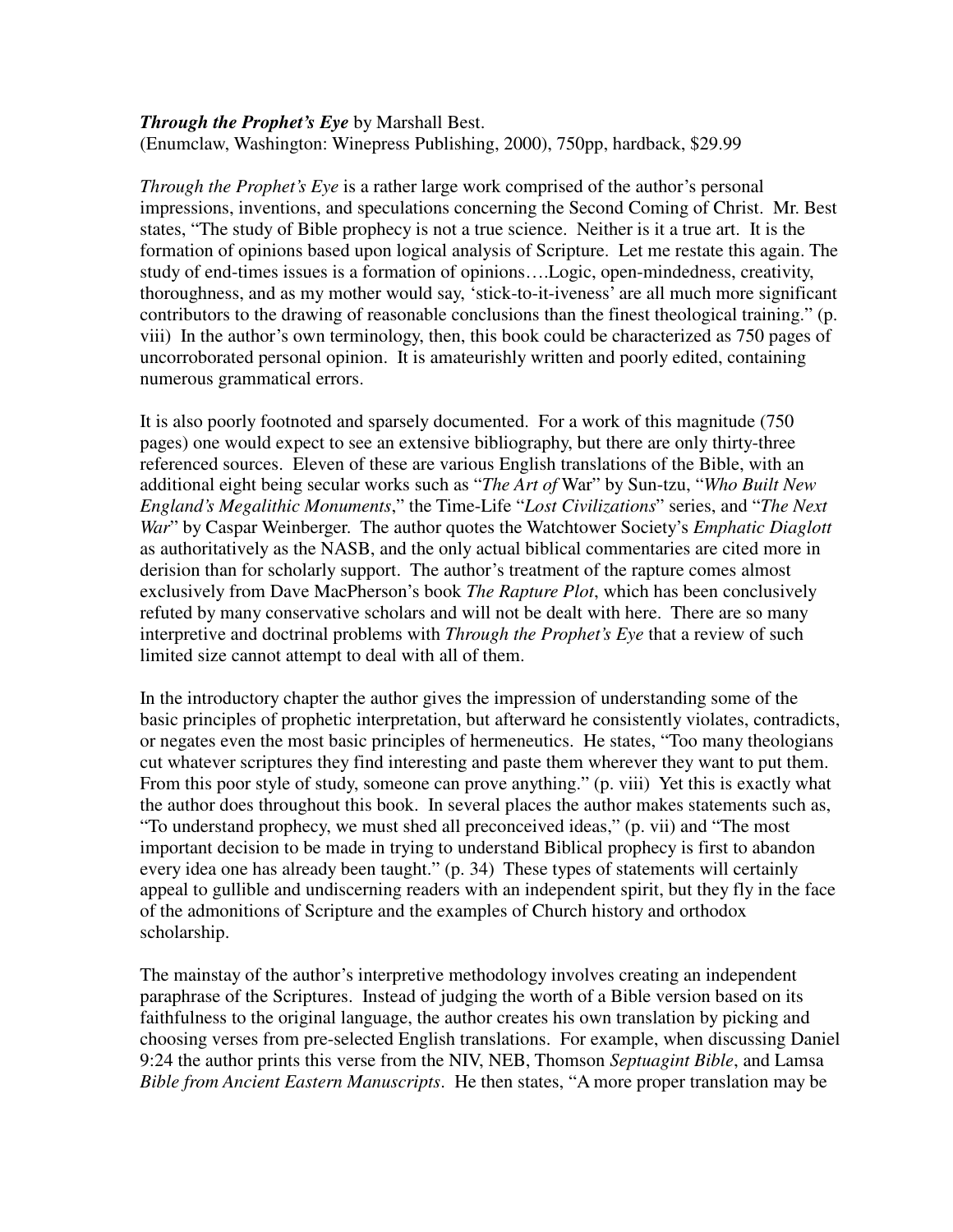derived from the four versions by selecting phrases from each that most accurately reveal the true intent of the writer. Some people may challenge this method as not scholarly. They would be right, for it is not a direct retranslation of the Scriptures. This method, though, is not entirely without merit. Since each translation has its strengths and weaknesses, as do the various ancient manuscripts, it should prove to be a valid tool. We will lightheartedly call this pick-and-choose compilation the 'New Homogenized Version.'" (p. 77) No work in the original languages of Scripture is evident in any part of the book, and the author presents no objective basis for determining the "true intent of the writer" of Scripture. On the contrary, the so-called "merit" in his approach is that it allows him to subjectively choose verses which support his own preconceived notions.

The starting point for the book's treatment of prophecy involves an effort to demonstrate that "virtually all of Daniel's prophecies have been fulfilled in their entirety centuries ago. They play no role whatsoever in describing Jesus' return." (p. 47) The author spends seven chapters in a dubious attempt to correlate Daniel's prophecies with the writings of Josephus and the Apocryphal books, quoting these sources as often and with the same authority as the inspired canon of Scripture. He does recognize that the teaching of Jesus in the New Testament contradicts his view, so he devotes a chapter to hermeneutical gymnastics in an attempt to show that when Jesus declared the "abomination that causes desolation" was still future, He really did not mean what he said. In the author's own words, "We will have to go way around the barn to get to the root of this," and he attempts to show that Jesus' words must be interpreted in a way that affirms the author's preconceived idea that Daniel's prophecies have all been completely fulfilled.

In an attempt to formulate a foundation for his approach to biblical prophecy, the author states that, "Certain scriptures must be selected to become the building blocks from which the entire mosaic of prophecy will develop….Many have chosen Daniel's seventy weeks. As discussed earlier in this book, this foundation was misinterpreted, since Daniel's prophecies have already been fulfilled. This frees us to select a better, more stable foundation: the Day of the Lord. This day is the key pivotal event around which all prophetic scriptures find their place." (p. 123) The author believes that the "Day of the Lord" is the final day of battle between a Russian alliance and the forces of God's people. Upon this foundation, the remainder of the book manufactures nearly one thousand interpretive speculations that the author draws from his so-called logical and chronological arrangement of Bible prophecy. Once again, no objective basis for this arrangement is given, and the resulting conclusions are outlandish inventions.

The author states "Unfortunately for most Christian students of prophecy, we have been programmed to look for spiritual or hyperliteral interpretations, rather than simple, practical fulfillment." (p. 239) However, his own speculations are quite fanciful and go well beyond what is stated in the text of Scripture. The author says, for example, that Revelation 8 indicates the forces of God's people will use Napalm on the enemy forces; there will be a nuclear strike against a Russian allied fleet; a biological or chemical warhead on a missile will detonate near the path of the invading Russian-led army. Similarly the author says of Revelation 9, "This event begins with a missile descending upon an underground target. The sentence, 'The star was given the key to the shaft of the Abyss,' means that the missile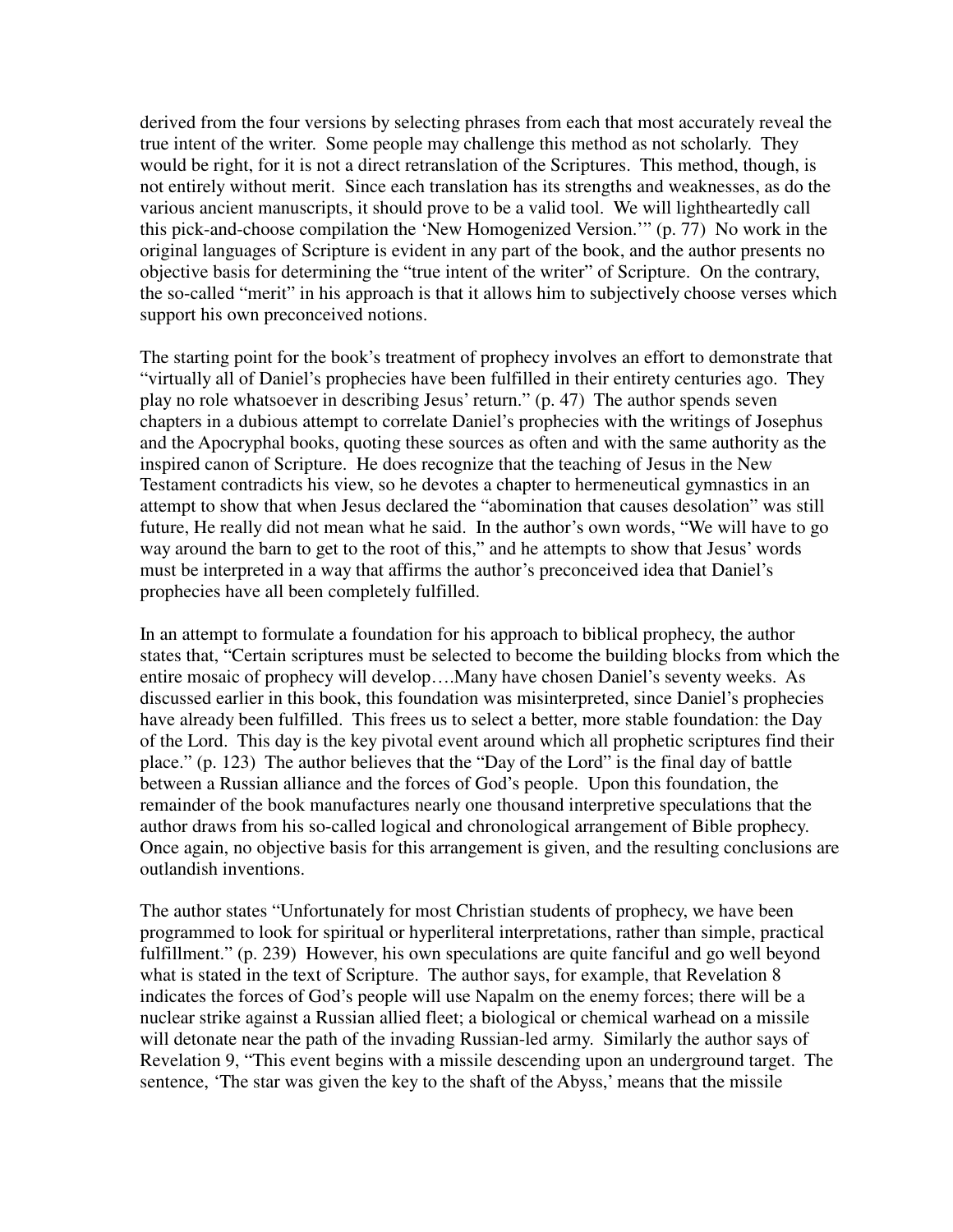penetrated the target buried deep in the earth." (p. 238) According to the author, the two witnesses of Revelation 11 are actually military advisors who are killed by the invading Russian force but subsequently rescued in a military mission. "As soon as the two military advisors are cleared of the area, the Mount of Olives will be split in half, the hostages will run to the hills and Jerusalem will be liberated. Jesus finally will appear." (p. 250) The 144,000 witnesses are supposedly members of an elite military fighting force led by a commander whose secret identity is Jesus Christ. Revelation 16-19 allegedly describes the nuclear destruction of the city of Babylon. "There is one, and only one city existing today that fits the description of the city John saw. Its name is New York City….New York City is John's Babylon the Great. She will die." (p. 288, 295) He later states (p. 741) that one of the main clues for the timing of the Lord's return will be the destruction of New York City by a nuclear device.

The author's opinions throughout the book are fanciful and speculative to the point of absurdity, but his interpretive conclusions regarding God Himself are far more dangerous. He states, "We have biblical evidence that Jesus will be on earth prior to this descent upon Jerusalem, and we also know that his identity as Jesus will be withheld until the victory at Jerusalem is complete…. He will already be here on earth. When the time comes for Jesus to be revealed, at the battle of Jerusalem, he will come to the scene through the sky and descend to the earth. If he flew in aboard an attack helicopter, he would still be fulfilling the prophecy….Saying he will be revealed indicates he is hidden. He will be hidden in plain sight. Using a new name, he will not be recognized until that day. He will fly in with his troops to rescue Jerusalem….If Jesus does not fly out of the spiritual realm, then how else could he get here? How about him being born like everybody else?…Jesus was born here once. He can do it again. No biggie. What biblical reason is there for this to not be a possibility? There is none. Must it be through a virgin birth? Sure, it could be, but no scripture teaches that in the end times his birth would be of a virgin. It is therefore not a requirement, in spite of all the theological justifications and reasoning that this is the only way he could possibly be born." (p. 486-488) The author is alleging that the risen and glorified Lord Jesus Christ will experience a reincarnation. There are no Scriptures teaching that "in the end times His birth would be of a virgin" because there is no Scriptural support *whatsoever* for a second incarnation! Not only does the author insist that Jesus will be reincarnated, but "He will marry and have the children he was denied in his first life!" (p. 494)

And not only Jesus, but "God himself will also be born as a human. He will be older than Jesus. He will have a human name, a social security card (if he is an American) and eat pizza with the guys on Saturday night. We should expect him to look just as natural as we do. He will occasionally get sunburned. He will get blisters on his hands, bits of spinach will get stuck in his teeth during dinner, and he could suffer from an ingrown toenail….He will be in a position of national leadership. He may be in the military. He will be in a position to see that Jesus, new name and all, will receive the finest military training available….Jesus will be born into a family again here on earth prior to coming under the care of God. God will polish him into a fine military leader." (p. 496) As the author himself suggests, this is sheer heretical doctrine.